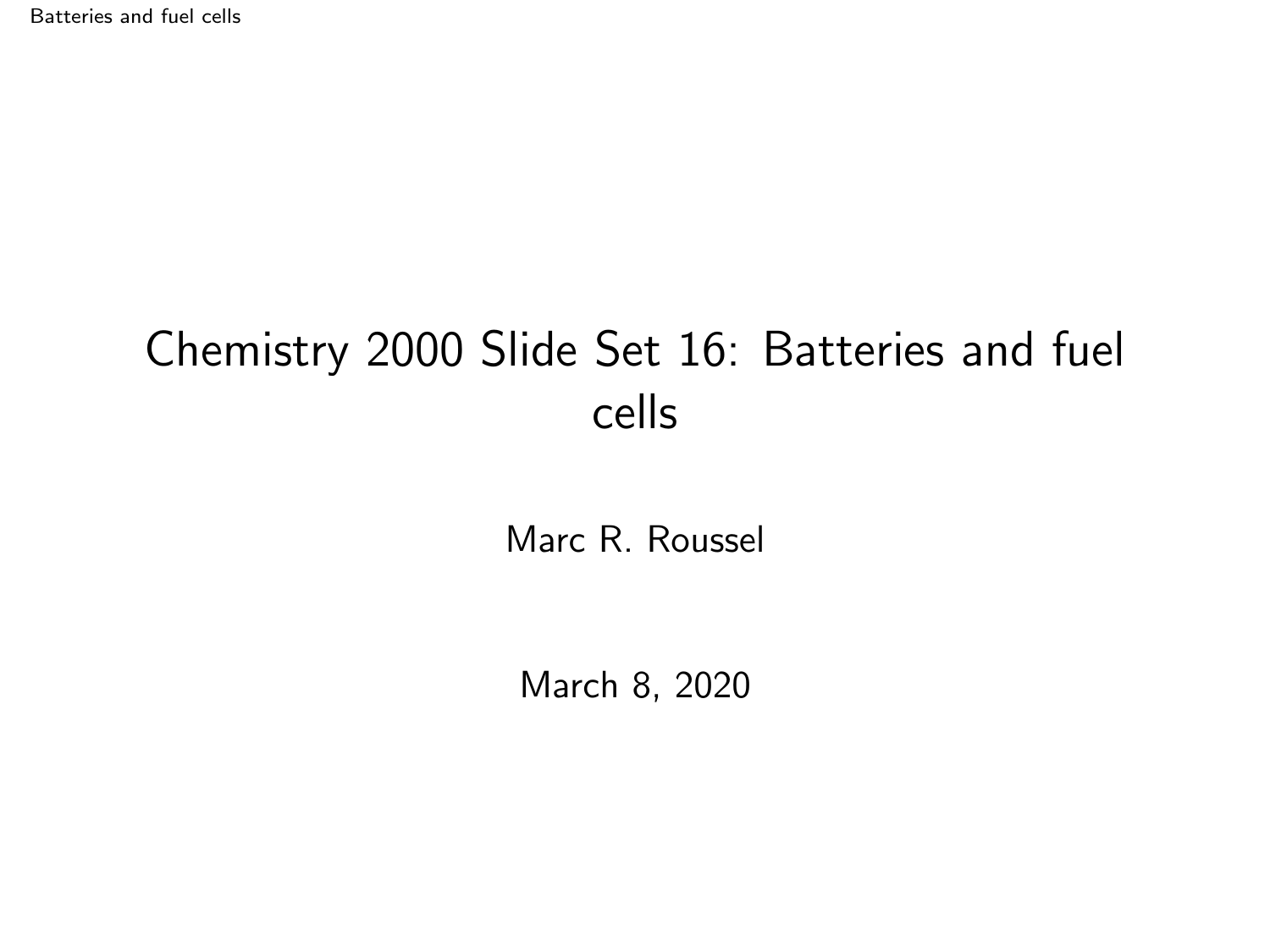## <span id="page-1-0"></span>Cells and batteries

- We have already seen that electrochemical cells can produce a voltage, i.e. they can be used to power electrical devices.
- The voltage generated by a cell is determined by a number of factors:
	- thermodynamics of the reaction
	- concentrations of reactants and products
	- temperature
- The physical size of a cell only determines the amount of reactants stored, i.e. how long it can run, and sometimes the current that can be drawn.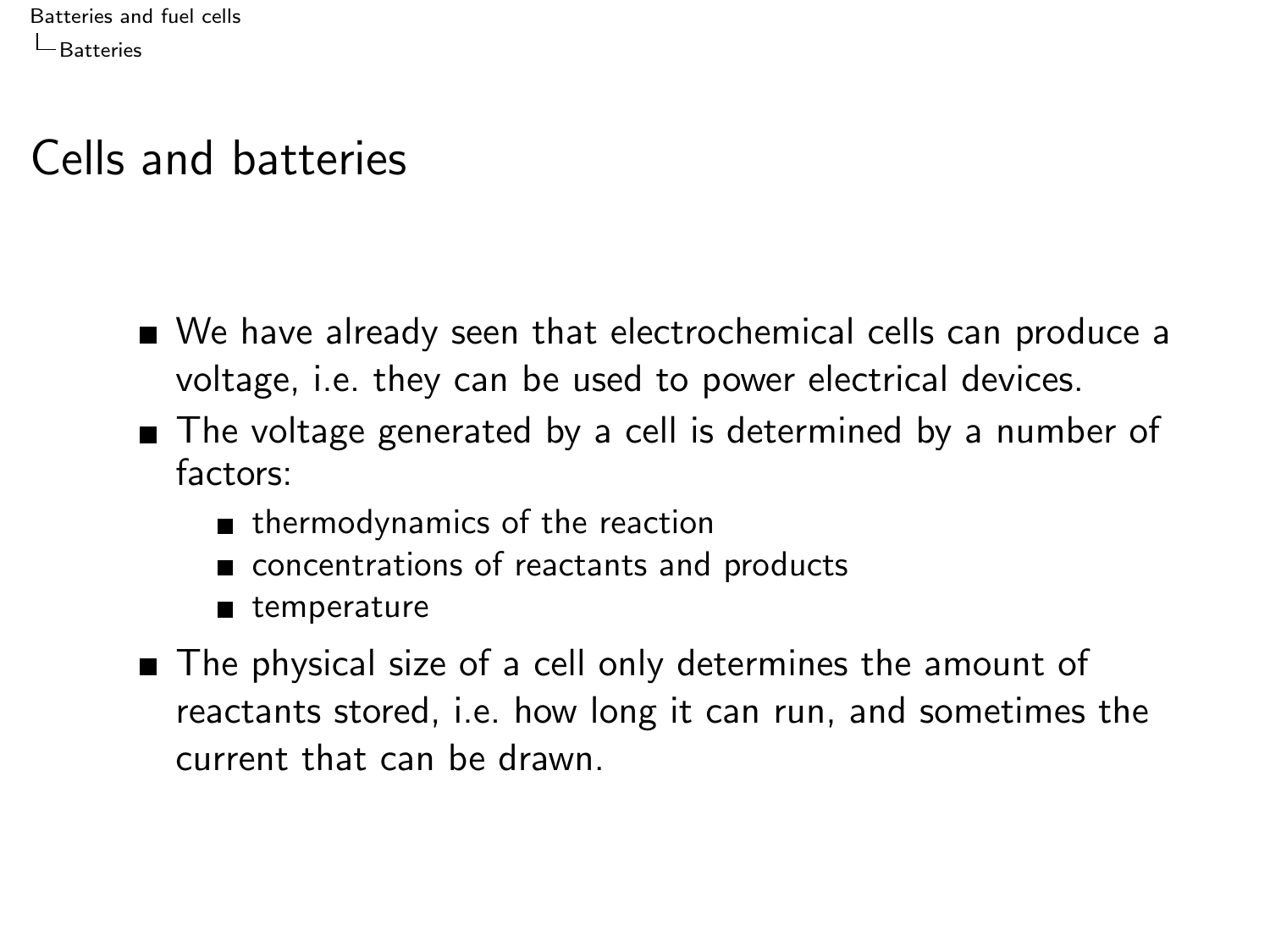- $\blacksquare$  Typical useful cell voltages are around 1 V.
- If we need a higher voltage, we have to connect a number of cells in series:



This is called a battery.

■ The voltage generated by a battery is the sum of the voltages of the cells.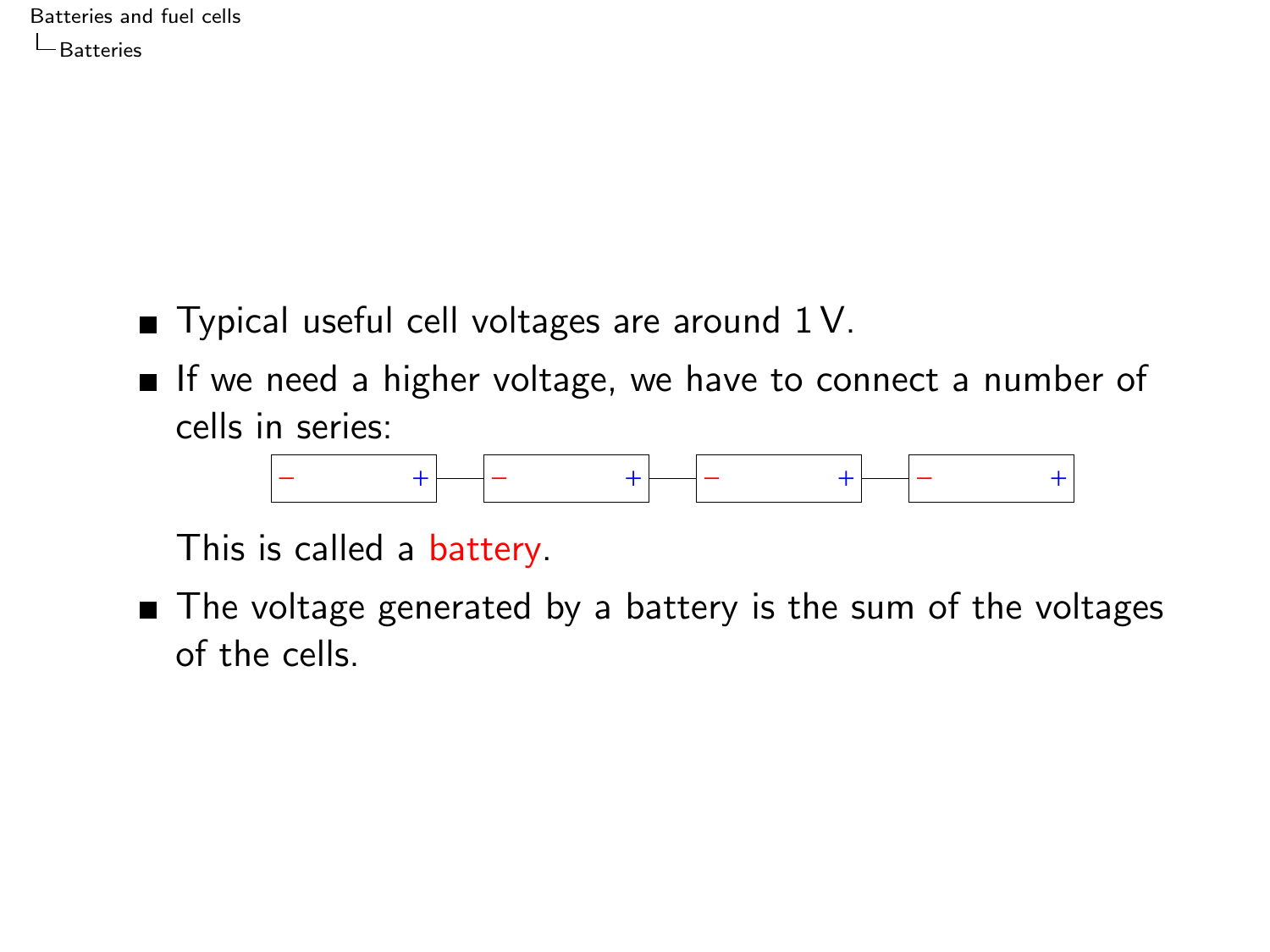# Recharging batteries

- $\blacksquare$  In principle, all batteries can be recharged by forcing electrons in the opposite direction to that in which the battery normally pushes them.
- This is done by using an opposing overvoltage (i.e. a voltage larger than that generated by the battery pushing electrons toward the anode).
- In practice, some batteries can't easily (or safely) be recharged:
	- The electrodes can be damaged during the discharge process.
	- The electrodes can become coated with resistive products that cause excessive heating when current is passed through them.
	- Different reactions can occur when recharging is attempted than the reverse of the cell reaction, e.g. electrolysis of water.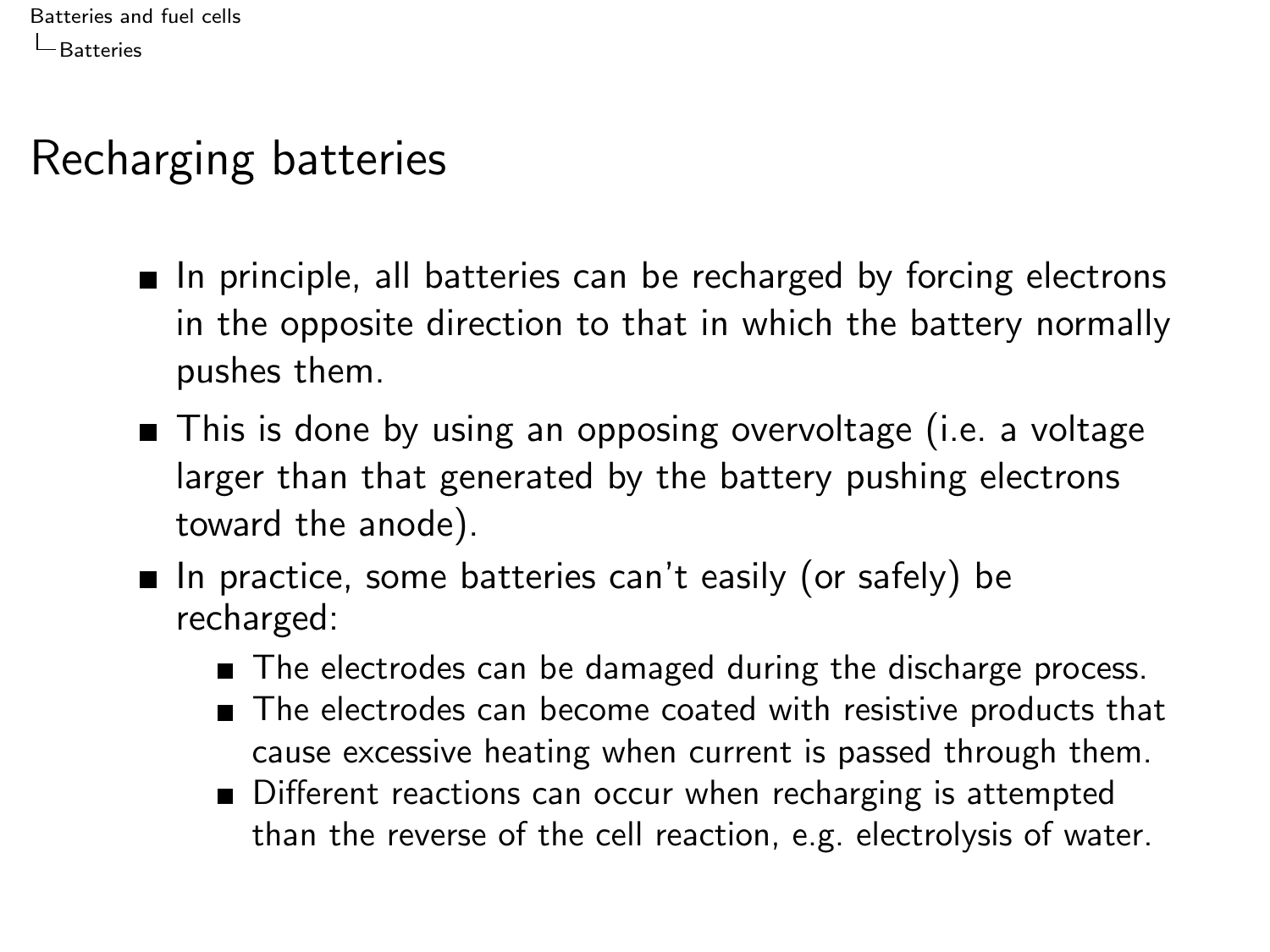$\overline{\phantom{0}}$ 

# Alkaline cells

Anode: 
$$
Zn_{(s)} + 2OH_{(aq)}^- \rightarrow Zn(OH)_{2(s)} + 2e^-
$$

\n
$$
E^{\circ} = 1.246 \text{ V}
$$
\nCathode:  $2MnO_{2(s)} + H_2O_{(l)} + 2e^- \rightarrow Mn_2O_{3(s)} + 2OH_{(aq)}^-$ 

\n
$$
E^{\circ} = 0.118 \text{ V}
$$
\nOverall:  $Zn_{(s)} + 2MnO_{2(s)} + H_2O_{(l)} \rightarrow Zn(OH)_{2(s)} + Mn_2O_{3(s)}^-$ 

\n
$$
E^{\circ} = 1.364 \text{ V}
$$

- Note the absence of any solutes in the overall reaction.
- Water would be present in significant excess, so its activity would be approximately constant.
- $\blacksquare$  E should therefore remain roughly constant as the cell discharges.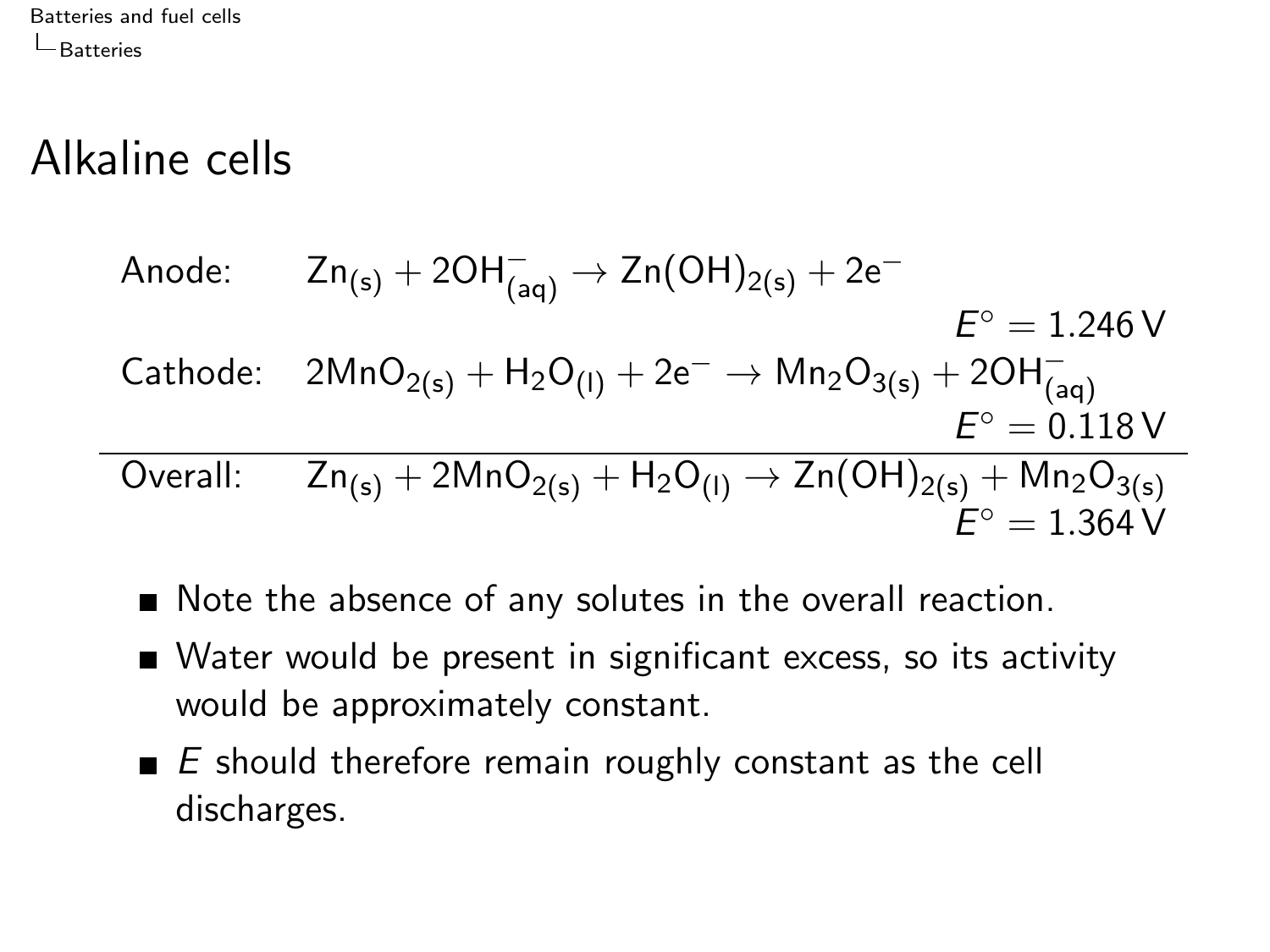# Alkaline cells (continued)



 $Zn_{(s)} + 2MnO_{2(s)} + H_2O_{(1)} \rightarrow$  $\text{Zn}(\text{OH})_{2(s)} + \text{Mn}_2\text{O}_{3(s)}$ 

Adapted from [https://commons.wikimedia.org/](https://commons.wikimedia.org/wiki/File:Alkaline-battery-english.svg) [wiki/File:Alkaline-battery-english.svg](https://commons.wikimedia.org/wiki/File:Alkaline-battery-english.svg)

- Recharging a normal alkaline cell results in the growth of zinc crystals, which can puncture the separator.
- Recharging can also cause the formation of hydrogen gas by water electrolysis, which is an obvious safety hazard.
- Rechargeable alkaline cells contain additional chemical ingredients to prevent both of these effects.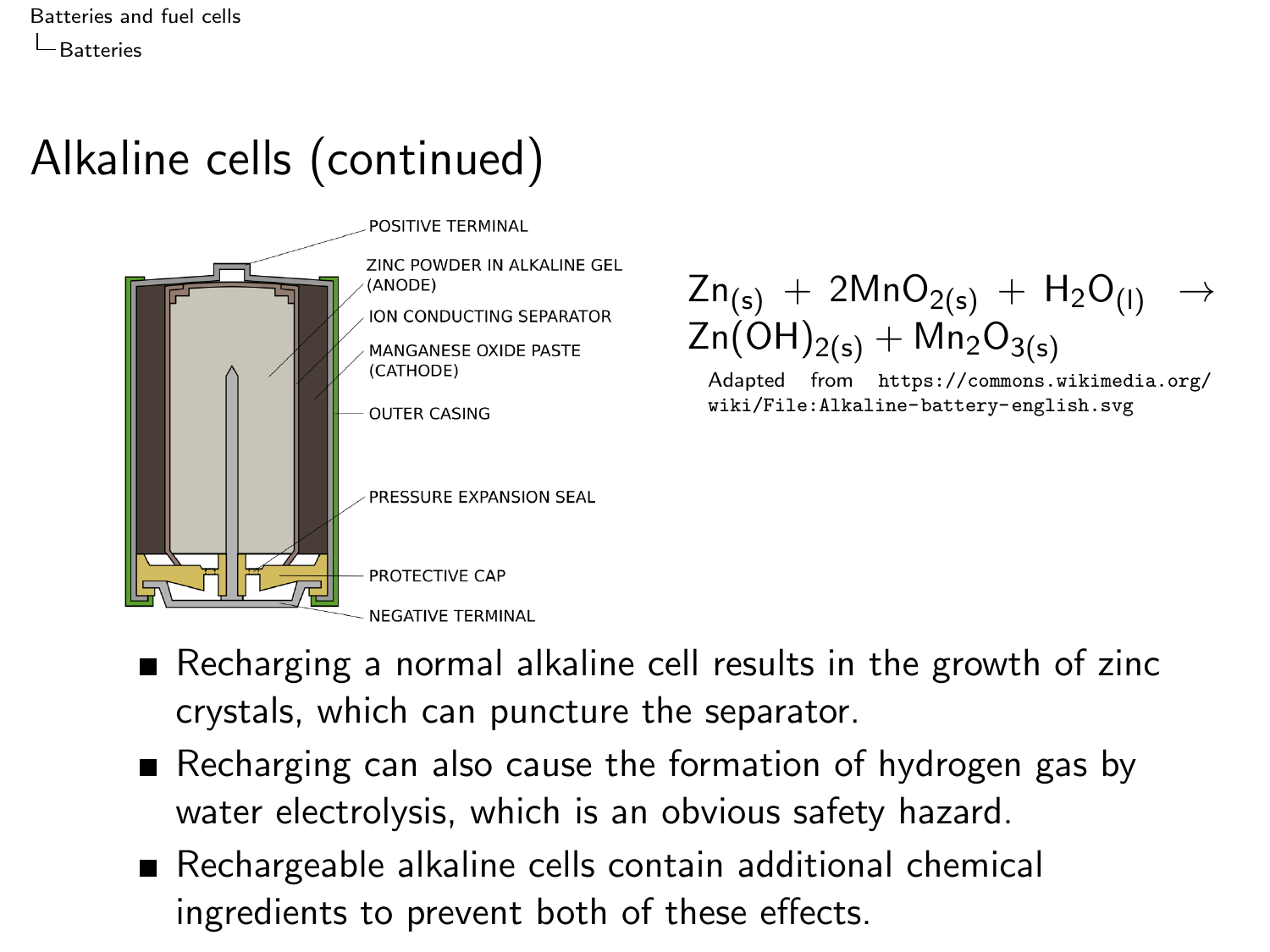# Lead-acid battery

Anode: 
$$
Pb_{(s)} + HSO_{4(aq)}^{-} \rightarrow PbSO_{4(s)} + H_{(aq)}^{+} + 2e^{-}
$$

\n
$$
E^{\circ} = 0.3588 \text{ V}
$$
\nCathode:  $PbO_{2(s)} + 3H_{(aq)}^{+} + HSO_{4(aq)}^{-} + 2e^{-} \rightarrow PbSO_{4(s)} + 2H_{2}O_{(l)}$ 

\n
$$
E^{\circ} = 1.6913 \text{ V}
$$
\nOverall:  $Pb_{(s)} + PbO_{2(s)} + 2H_{(aq)}^{+} + 2HSO_{4(aq)}^{-}$ 

\n
$$
\rightarrow 2PbSO_{4(s)} + 2H_{2}O_{(l)}
$$
\n
$$
E^{\circ} = 2.0501 \text{ V}
$$

- The voltage will depend somewhat on the solute concentrations, but is typically around 2 V for each cell.
- $\blacksquare$  To get the usual 12 V, six cells would be connected in series.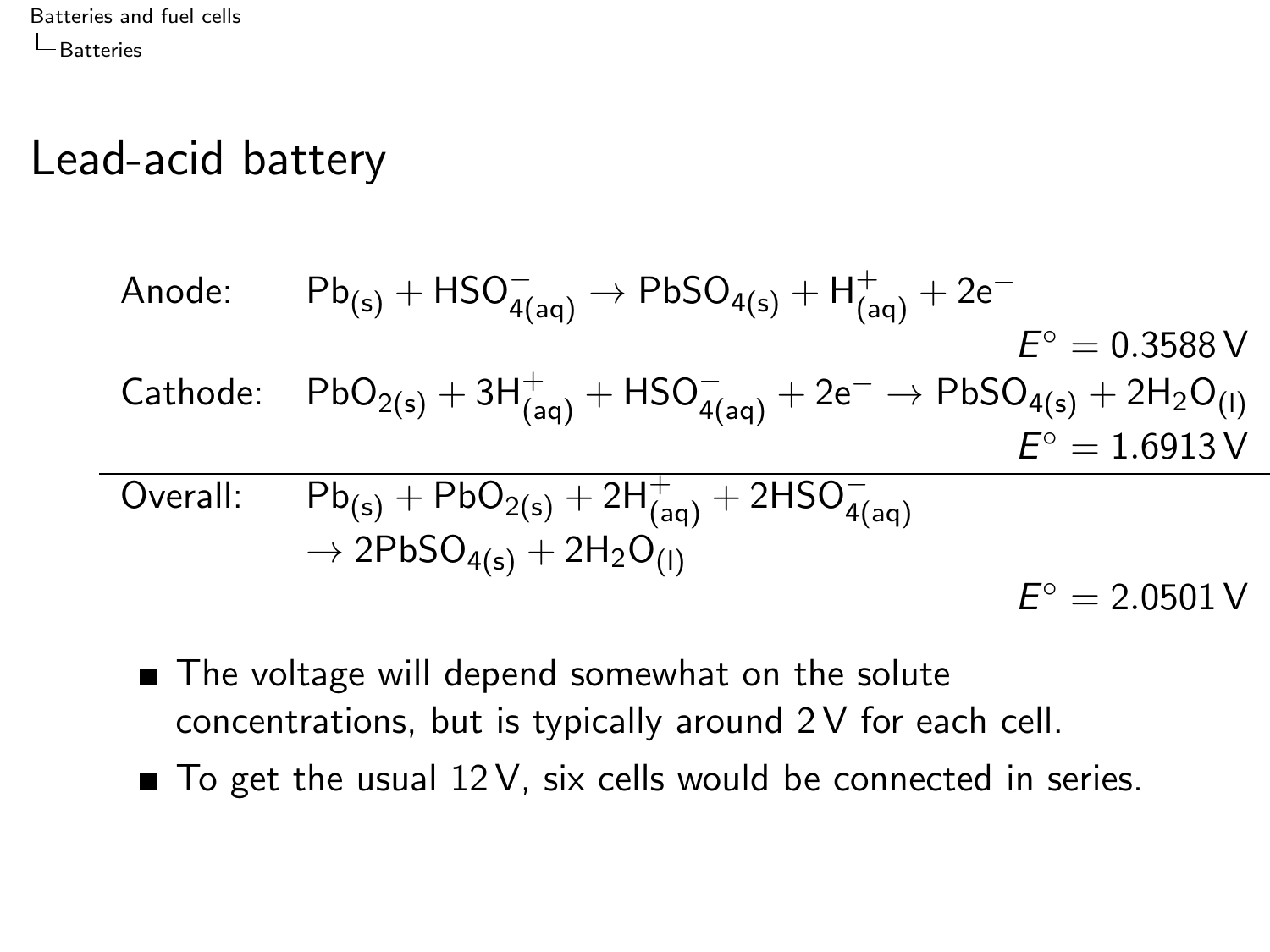### The Ambri liquid-metal cell



- Rechargeable cell developed by Professor Donald Sadoway of MIT.
- Overall reaction:

$$
\mathsf{Ca}_{(I)} + \mathsf{Sb}_{(I)} \rightarrow \mathsf{Ca}\text{-}\mathsf{Sb} \text{ alloy}(I) \qquad E = 0.95 \text{ V}
$$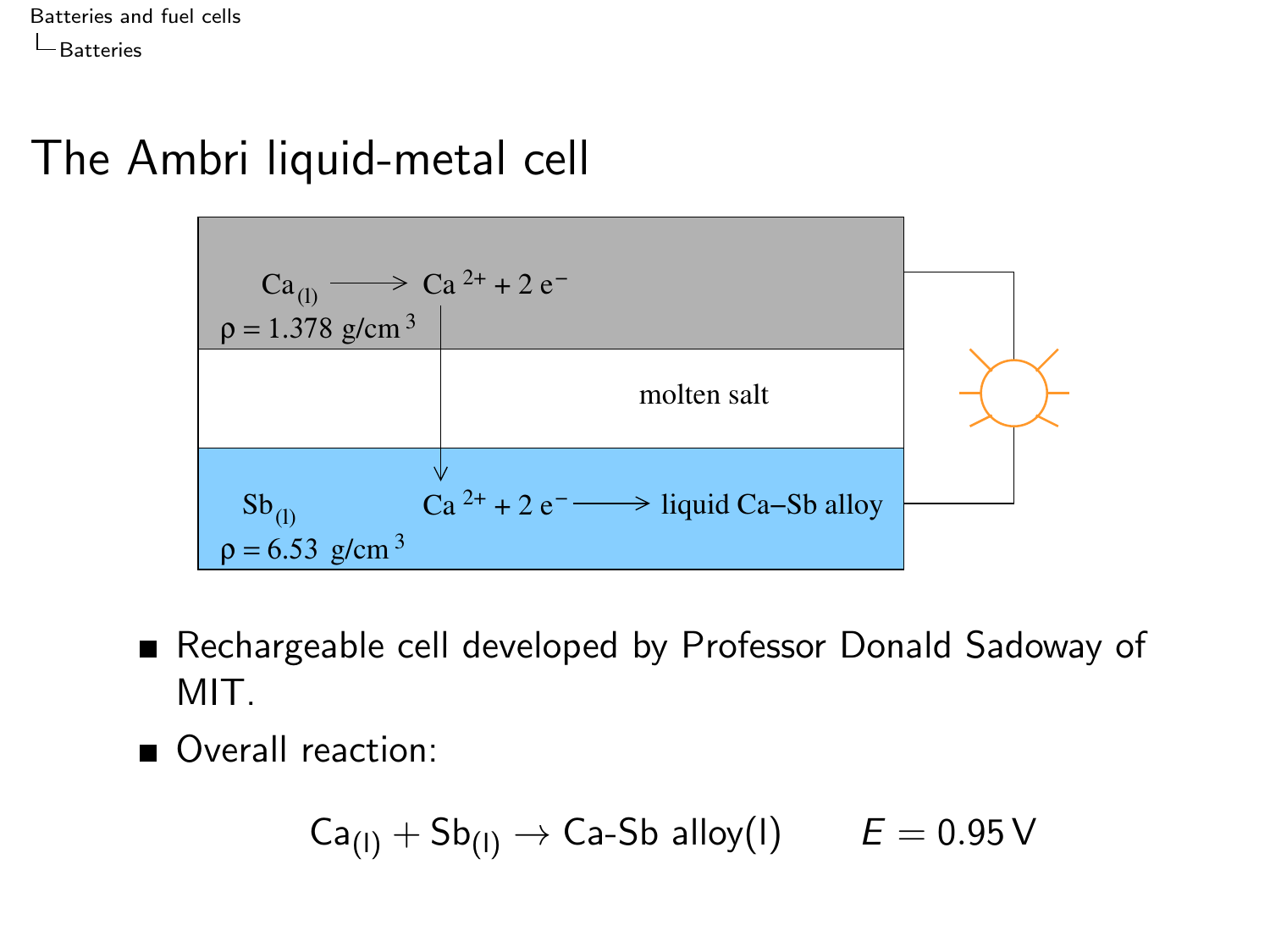### The Ambri liquid-metal cell



- While operating, the cell generates enough heat to keep all the components in the liquid state.
- No solid electrodes to degrade, so low-maintenance and long-lasting.
- NEC currently developing large-scale energy storage systems using Ambri cells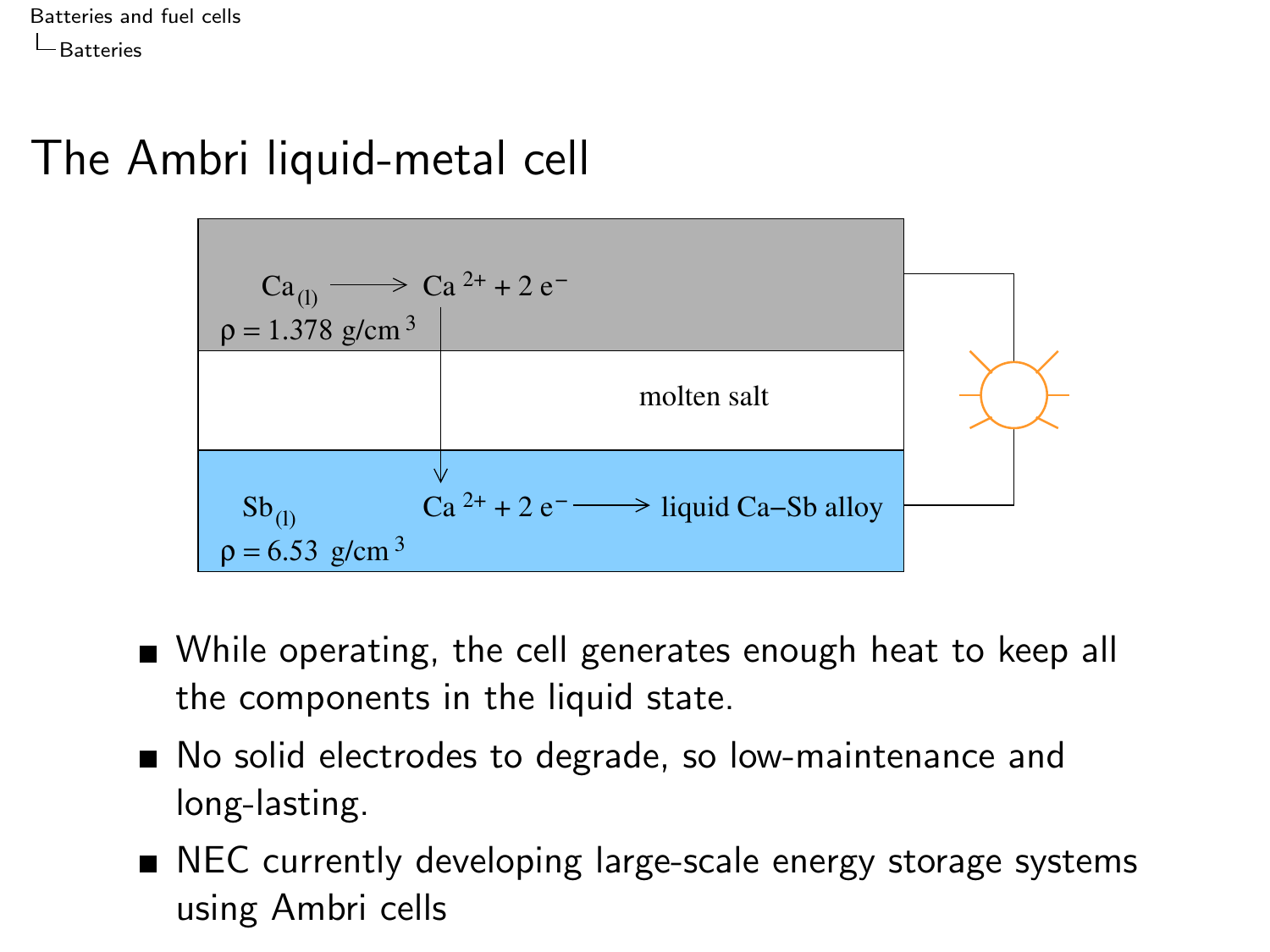#### The Ambri liquid-metal cell Recharge cycle

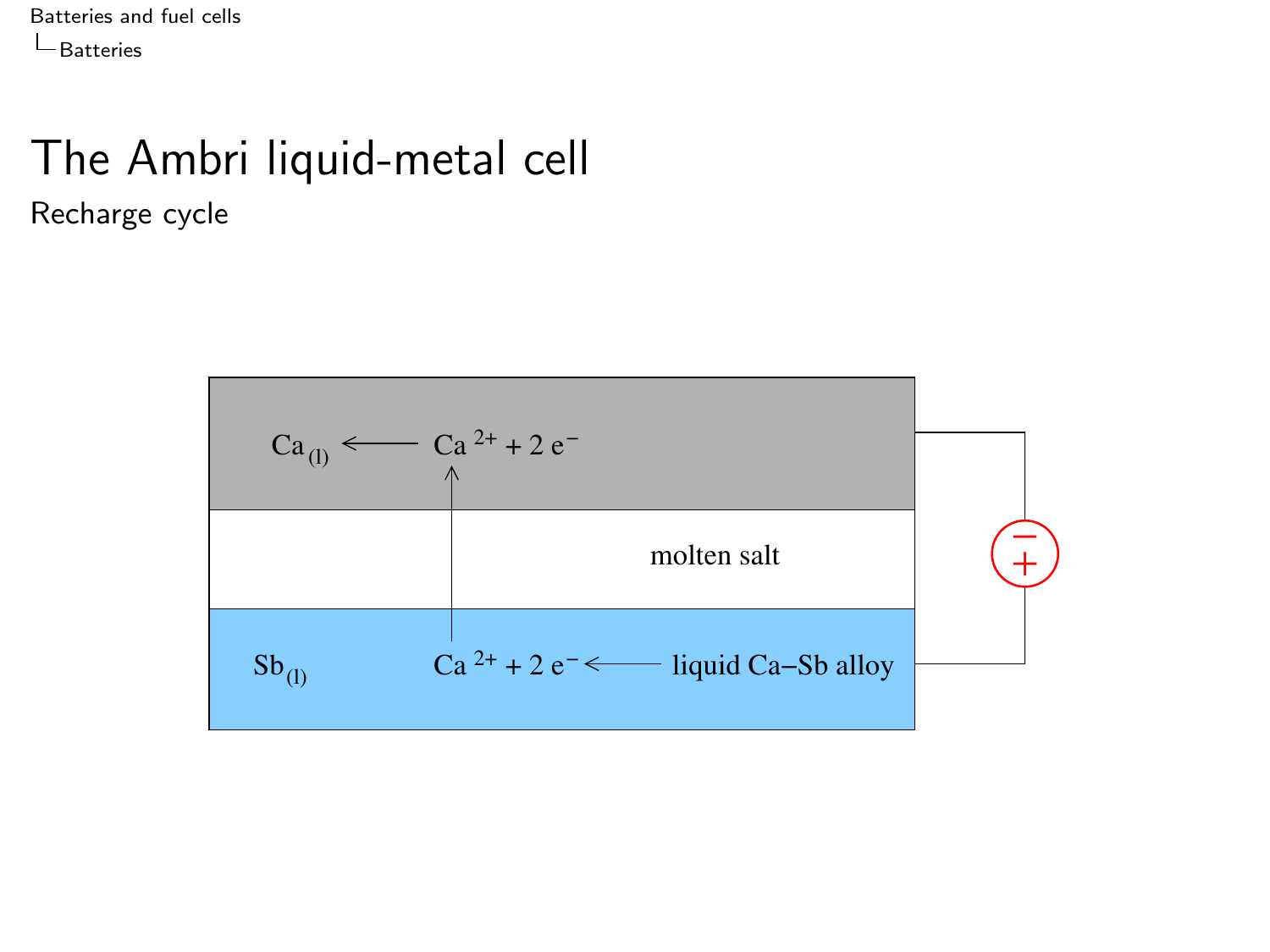<span id="page-10-0"></span>[Batteries and fuel cells](#page-0-0) [Fuel cells](#page-10-0)

# Fuel cells

- Fuel cells oxidize a fuel in an electrochemical cell to produce a current.
- This is more efficient than burning a fuel to turn an engine, and less polluting as well.

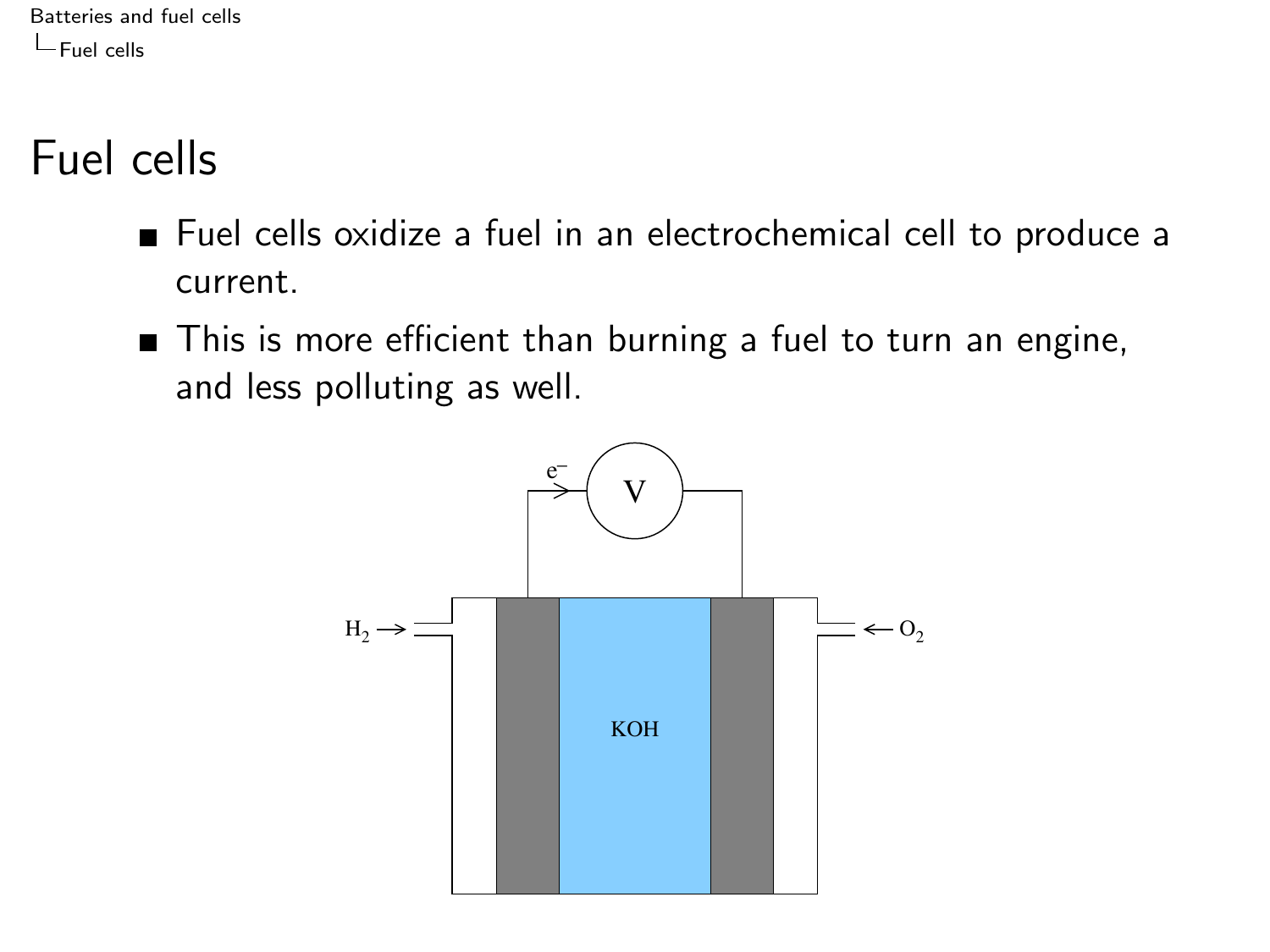[Batteries and fuel cells](#page-0-0)  $L$ [Fuel cells](#page-10-0)

# Methane-oxygen fuel cell

 $\blacksquare$  In a previous lecture, we found that the half-reactions of this fuel cell were

$$
\begin{array}{ccc}CH_{4(g)}+8OH_{(aq)}^{-}&\to&CO_{2(g)}+6H_{2}O_{(I)}+8e^{-}\\2O_{2(g)}+4H_{2}O_{(I)}+8e^{-}&\to&8OH_{(aq)}^{-}\end{array}
$$

with overall reaction

$$
CH_{4(g)} + 2O_{2(g)} \to CO_{2(g)} + 2H_2O_{(I)}
$$

and  $\nu_e = 8$ .

We can easily calculate  $\Delta_r G_m^\circ = -818.1$  kJ/mol.

$$
\blacksquare \ \mathsf{E}^{\circ} = -\Delta_{\mathsf{r}} \mathsf{G}_{\mathsf{m}}^{\circ}/(\nu_{\mathsf{e}} \mathsf{F}) = 1.060 \, \mathsf{V}
$$

- Say that  $P_{\text{CH}_4} = 1$  bar,  $P_{\text{O}_2} = 0.2$  bar and  $P_{\text{CO}_2} = 0.1$  bar.
- Using the Nernst equation, we find  $E = 1.057$  V.
- $\blacksquare$  To make a 12V battery, we would have to connect 12 of these cells in series.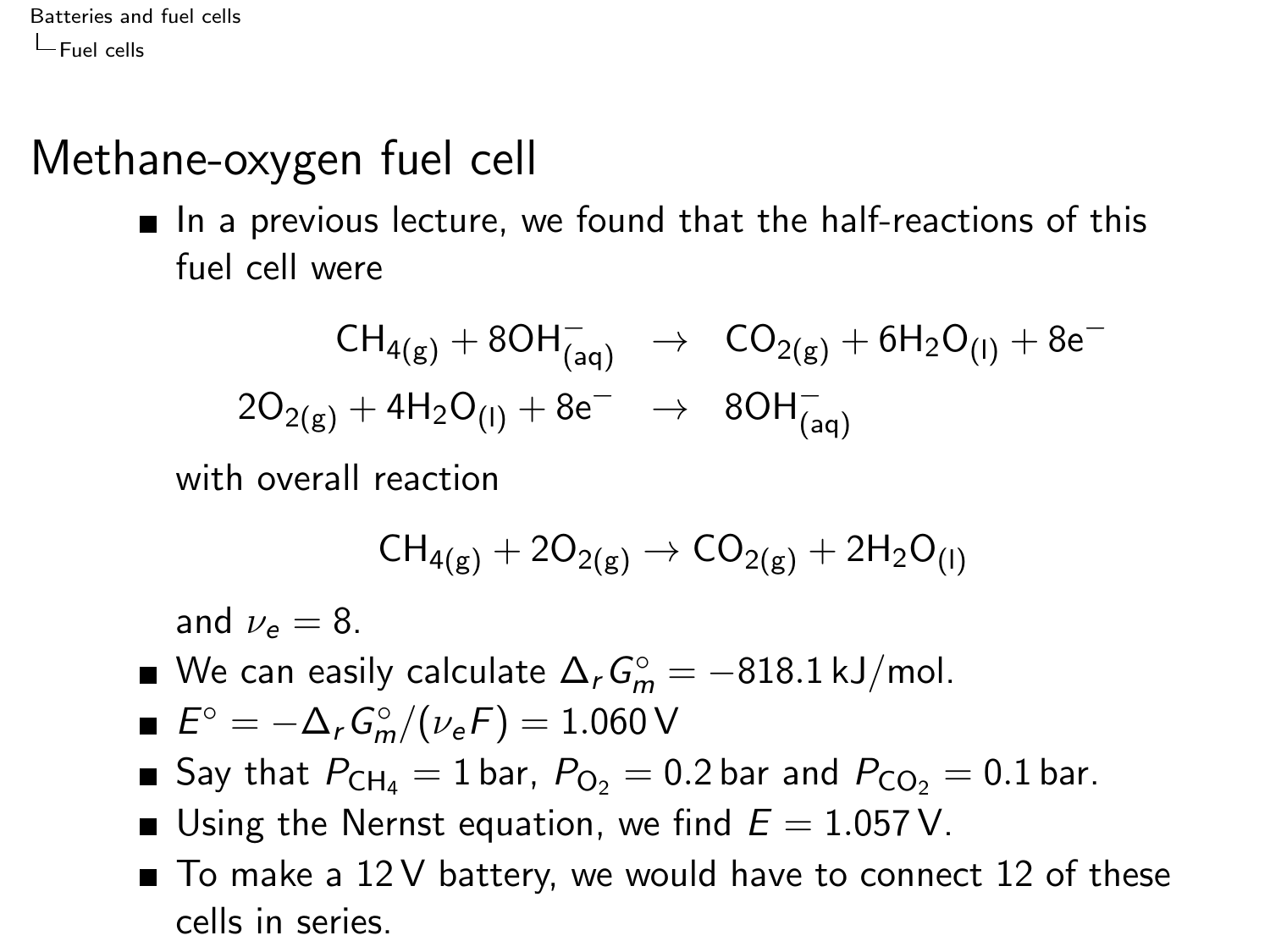[Batteries and fuel cells](#page-0-0)  $L_{\text{Euel cells}}$ 

Fuel cells Continued

■ The cathode reaction in a fuel cell is always either

$$
O_{2(g)} + 2 H_2 O_{(I)} + 4 e^- \rightarrow 4 O H^-_{(aq)}
$$

or

$$
\rm O_{2(g)} + 4H^+_{(aq)} + 4e^- \rightarrow 2H_2O_{(I)}
$$

- Either way, there are 4 electrons for every  $O_2$ .
- We can therefore figure out  $\nu_e$  from the balanced reaction by simply multiplying the number of oxygen molecules by 4.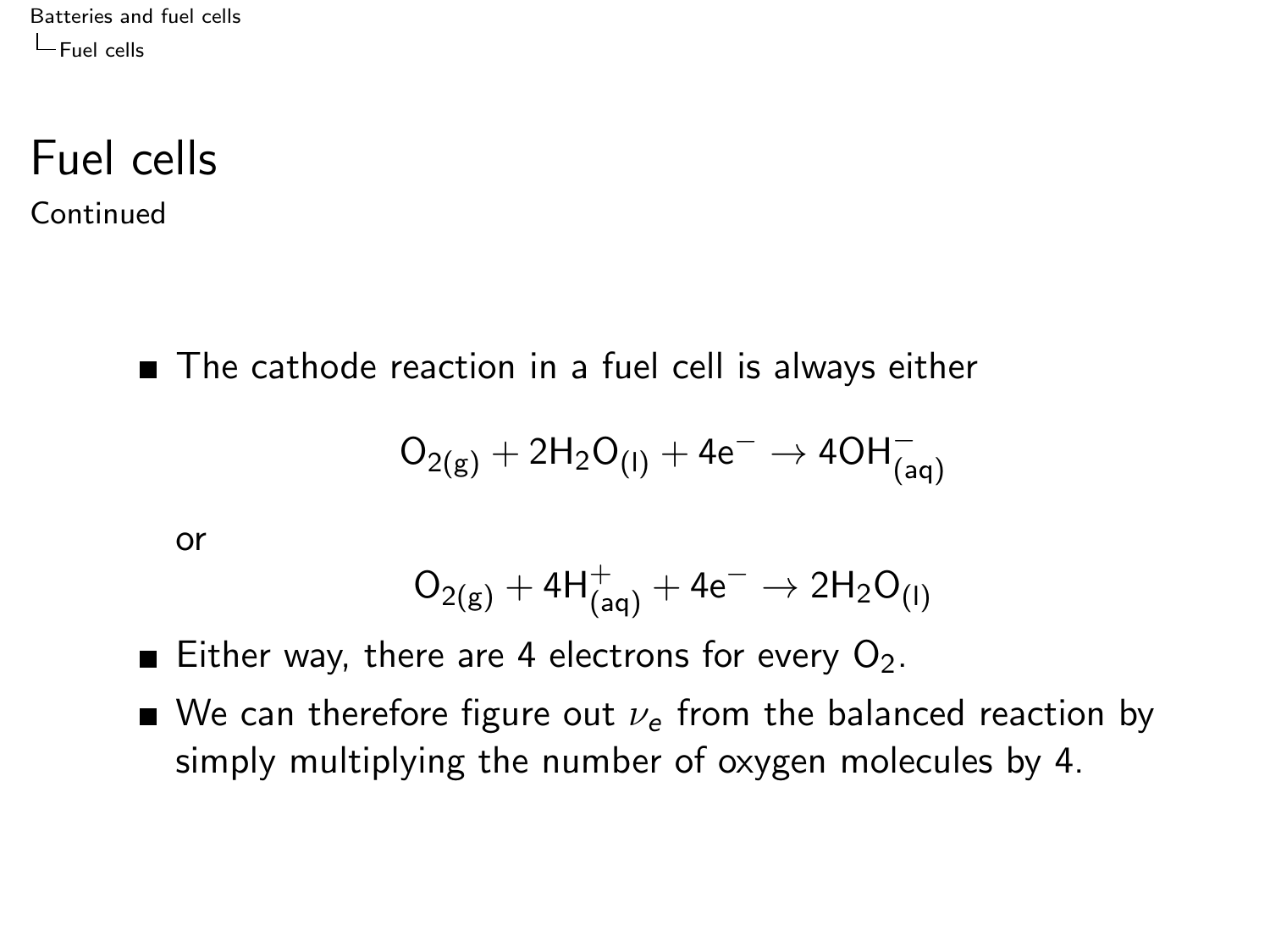[Batteries and fuel cells](#page-0-0)  $-$  [Fuel cells](#page-10-0)

## Direct formic acid fuel cell

- Gaseous reactants require complicated and expensive high-pressure regulation systems.
- Liquid reactants like methanol often permeate through the electrodes, which in practical fuel cells are often made of a polymer. This reduces the efficiency of the fuel cell.
- Formic (methanoic) acid (HCOOH, m.p. 8.4 ◦C, b.p. 100.8 C) is nonflammable under typical storage/operating conditions and does not permeate typical fuel cell membranes.
- So far, formic acid fuel cells are a tantalizing but unproven technology.